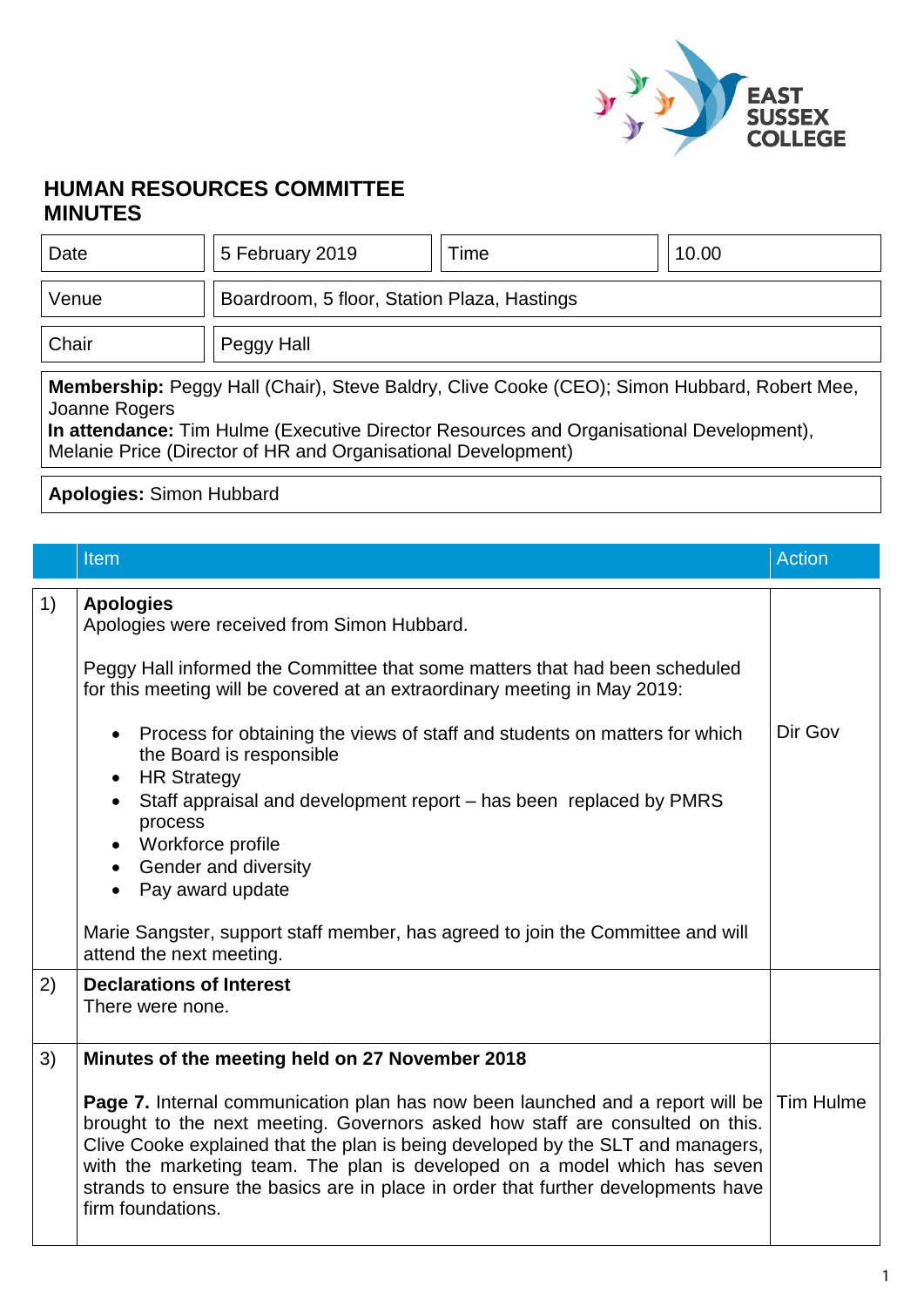|    | AGREED: THE COMMITTEE AGREED THAT THE MINUTES OF THE MEETING<br><b>HELD ON 27 NOVEMBER 2018 WERE A TRUE AND ACCURATE RECORD.</b>                                                                                                                                                                                                                                                                                                                                                                                                                                                                                                                                                                                                                                                                                                                                                                                                                                                                                                                                                                                                                                                                                                                                                                                                                                                                                                                                                                                                                                                                                                                                                                                                                                                                                                                                                                                                                                                                                                                                                                                                                                                                                                                                                                                                                                                                                                                                                                                                                                                                                                                                                                                                                       |                |
|----|--------------------------------------------------------------------------------------------------------------------------------------------------------------------------------------------------------------------------------------------------------------------------------------------------------------------------------------------------------------------------------------------------------------------------------------------------------------------------------------------------------------------------------------------------------------------------------------------------------------------------------------------------------------------------------------------------------------------------------------------------------------------------------------------------------------------------------------------------------------------------------------------------------------------------------------------------------------------------------------------------------------------------------------------------------------------------------------------------------------------------------------------------------------------------------------------------------------------------------------------------------------------------------------------------------------------------------------------------------------------------------------------------------------------------------------------------------------------------------------------------------------------------------------------------------------------------------------------------------------------------------------------------------------------------------------------------------------------------------------------------------------------------------------------------------------------------------------------------------------------------------------------------------------------------------------------------------------------------------------------------------------------------------------------------------------------------------------------------------------------------------------------------------------------------------------------------------------------------------------------------------------------------------------------------------------------------------------------------------------------------------------------------------------------------------------------------------------------------------------------------------------------------------------------------------------------------------------------------------------------------------------------------------------------------------------------------------------------------------------------------------|----------------|
| 4) | <b>Matters arising</b><br>There were none.                                                                                                                                                                                                                                                                                                                                                                                                                                                                                                                                                                                                                                                                                                                                                                                                                                                                                                                                                                                                                                                                                                                                                                                                                                                                                                                                                                                                                                                                                                                                                                                                                                                                                                                                                                                                                                                                                                                                                                                                                                                                                                                                                                                                                                                                                                                                                                                                                                                                                                                                                                                                                                                                                                             |                |
| 5) | HR report                                                                                                                                                                                                                                                                                                                                                                                                                                                                                                                                                                                                                                                                                                                                                                                                                                                                                                                                                                                                                                                                                                                                                                                                                                                                                                                                                                                                                                                                                                                                                                                                                                                                                                                                                                                                                                                                                                                                                                                                                                                                                                                                                                                                                                                                                                                                                                                                                                                                                                                                                                                                                                                                                                                                              |                |
|    | <b>Melanie Price offered the following updates:</b><br><b>Staff voluntary turnover</b> – initial reporting shows voluntary turnover is 6%<br>which is relatively low.<br>Total staff turnover including compulsory redundancies - this is sitting<br>at 10% against a sector average of 17% but it is expected that this will<br>increase during the year. Governors asked why ESCG total staff turnover is<br>lower than sector benchmark. Melanie Price said that staff tend to stay at<br>the Group for a long time as it offers stability and this sometimes means<br>that opportunities for new talent to join are limited so this is not always a<br>positive situation. Governors also asked if those leaving are those<br>employees whom the Group would like to lose. Melanie Price said that the<br>Group in some cases had lost a few individuals that it would have liked to<br>retain, but in others it was clear that leaving was the right decision for both<br>parties. Tim Hulme reported that the Group has in excess of 60 managers<br>which is a lot when compared against FE Sector norms. Steve Baldry said<br>that at Marshall Tufflex they also have more stability than nationally and<br>that this is partially due to the location. There was a discussion of the age<br>profile of ESCG which is higher than the national average. Melanie Price<br>explained that it is difficult to provide progression for new teachers as the<br>longer-serving members of staff do not leave. The Committee recognised<br>that performance is the key issue. Tim Hulme said that it is critical that<br>teachers are kept up-to-date with new technologies. Jo Rogers suggested<br>that reverse mentoring of older members of staff by younger members of<br>staff or students informally is a useful mechanism. Clive Cooke welcomed<br>this idea and will discuss it with the SLT.<br><b>Absence reporting</b> $-$ the Group has spent time ensuring that absence<br>reporting is uniform across the colleges. The data presented appears low<br>against sector benchmarks at 2.43 days per person per year but Melanie<br>Price warned that this is in-year data and end-of-year data would be far<br>more informative. There is ongoing work with managers on absence<br>management and return-to-work programmes taking place across the<br>Group. Governors ask how the Group manages long-term sick cover.<br>Melanie Price said that cover is arranged when it is known that an<br>individual is likely to be away for a significant length of time, guided by the<br>appropriate area manager. Tim Hulme explained that the profile of part-time<br>staff has meant that cover timetables for the existing teachers has been | Clive<br>Cooke |
|    | problematic. This will be addressed going forward. Clive Cooke said that<br>Principals focus on ensuring that they have teachers particularly as the                                                                                                                                                                                                                                                                                                                                                                                                                                                                                                                                                                                                                                                                                                                                                                                                                                                                                                                                                                                                                                                                                                                                                                                                                                                                                                                                                                                                                                                                                                                                                                                                                                                                                                                                                                                                                                                                                                                                                                                                                                                                                                                                                                                                                                                                                                                                                                                                                                                                                                                                                                                                   |                |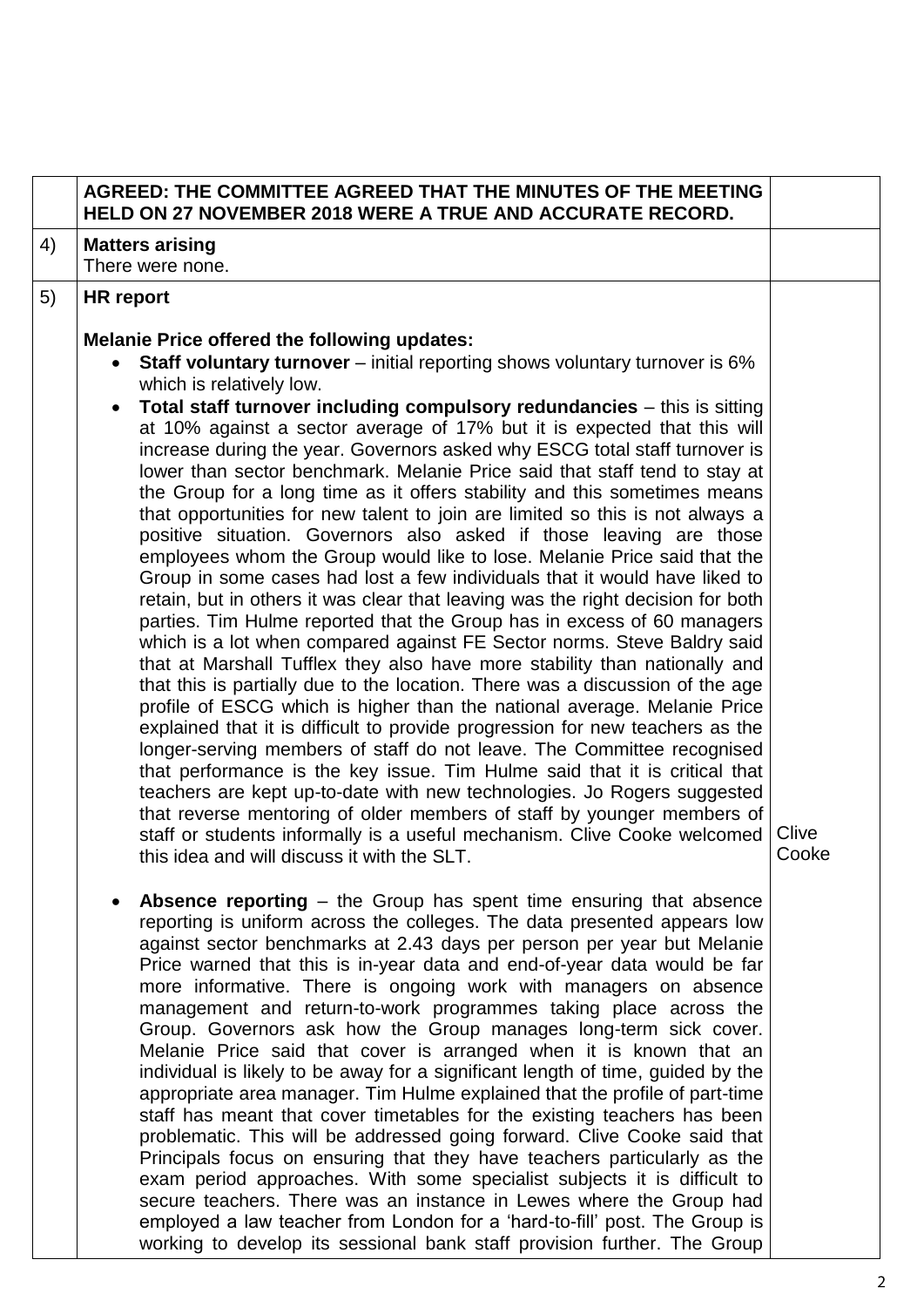uses zero hours contracts rather than annualised hours.

Governors suggested that developing departmental cultures would be key to ensuring cohesion. Cover work should be set by teachers who are absent which ensures that a cover teacher can teach lessons.

 **Performance management review** – the process is new for Eastbourne and Lewes but had been well embedded at Sussex Coast College before the merger. Up until the end of the academic year 2017/18, 50% completion was achieved and reports have been sent to the Principals in order that they can identify if the non-completion was due to lack of training or time. Further training will be given in order that this process is seamless by the beginning of 2019/20. A demonstration of this process will be Melanie arranged for the Committee for next year. Governors asked how many reports each manager has. Melanie Price said that this varies widely and can be as high as 15-20 which is difficult to manage and explains the length of time for PMRs to be completed. Clive Cooke said that the Group will review and address the total number of managers and this will inform the restructure. There may be a case that a supervisory role might need to be created to lead on PMRs to lessen the burden on managers. Governors asked how the Group has arrived at the conclusion that it has too many managers. Clive Cooke said that the CFO has worked with Steve Hutchinson to interrogate the Group's costs and benchmarked them against FE Commissioner norms and this had identified too many managers. Peggy Hall explained that Biram Desai, Chief Finance Officer, will be joining the extraordinary HR meeting which will be scheduled via Doodle Poll for May 2019 to offer a financial update. Clive Cooke said that the work done by Biram Desai, coupled with recent funding changes and higher costs, had identified the need for this further restructure. Tim Hulme explained that a rationalisation of courses and effectiveness of class size will be revisited as soon as possible. Steve Baldry asked how, since the courses had presumably been developed in response to customer demand, the Group would ensure that it doesn't lose students if the curriculum is rationalised. Tim Hulme explained that the curriculum plan is being developed taking many elements into account including detailed work with RCU, a specialist market intelligence firm specialising in FE. Governors asked if this next restructure would be the last of its kind to ensure that morale does not continue to be affected and confidence can be rebuilt. Clive Cooke responded that he and the Chief Finance Officer are clear that they have identified the lowest point and low levels of recruitment in Sept 18 made clear that the Group needs to rationalise to a realistic size rather than what it would like to be. Price

Peggy Hall said that the experience at Sussex Downs had been that new courses were introduced without deleting older courses leading to many small groups and inefficiencies. Clive Cooke is consulting the LEPs and local businesses to ensure that the Group's offer meets the needs of the local community. There is a radical proposal that one solution for 16-18 year olds would be to remove qualifications but replace them with employability skills much needed by local employers. Dan Shelley has lead on this exciting work. Jo Rogers said that this chimes with the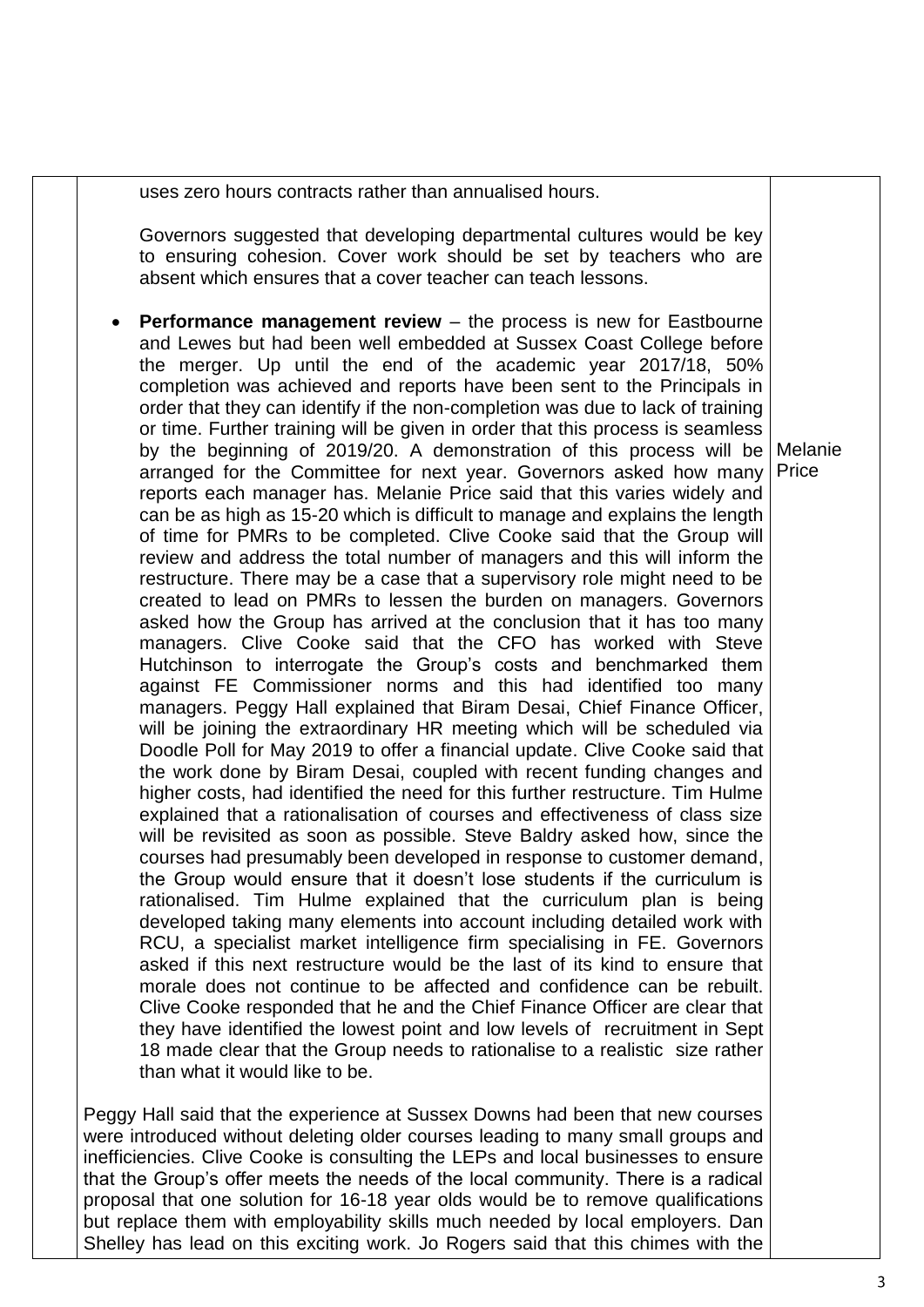practice in the commercial world where companies are developing new products in conjunction with customers.

- **Single Central Record** is under constant review. Data gaps have now been populated and concerns about gaps have been addressed. All posts are now required to have a DBS. This work is ongoing and there is a risk assessment in place. There is a governor who visits and reviews this on a termly basis.
- **Gender Pay Gap** this is the first combined report for the new Group. The 12.31% reported is based on data when the Group had just merged when there were a high proportion of females at Executive Level. Melanie Price explained that this is not an equal pay issue but that the figure is affected by the fact that females often choose part-time roles. The report will be published as required but the Group will ensure that there is a commentary to explain the context. This was welcomed as the Committee recognised that there might be an impression of imbalance of pay without this context. Melanie Price will be working on positive PR on the Group website on the issue of gender pay gaps and equality and diversity. There was discussion about the gender balance of male:female both on the Board and the Group management team that was 54:46%<sup>1</sup> and 51:49% respectively.
- **Restructures** The process which had begun in October was completed by 21 December 2018. The target figure of £1.7m whole year savings had been made with the majority of savings coming in the ALS area. There are some vacancies which have arisen as a result of staff choosing to leave but this is being addressed. The Committee offered their thanks to the HR department and all involved. A review of IT provision has been completed and facilities are now being reviewed.
- **Talent Strategy Update** the Group has secured DfE funding for a management development programme which has been devised by the ETF and is being delivered by sector experts. 25 places on this first cohort have been made available. Additional DfE funding for workforce development has also been secured. The Group will undertake a skills audit which will identify gaps and an expert will be provided to assist with this process. £100k will be made available to offer training needs identified. This will build staff morale and enable the Group to attract talent. Governors asked how the managers would be identified for the management training programme. This will be delayed due to the expected restructure but the initial invitation had received a good and balanced interest from managers from all colleges.
- **Trade Unions** there was a UCU strike last week on the issue of pay and conditions in a national campaign. A 5% pay award is being sought. A total of 70 people were on strike across the campuses. Classes were covered or conflated to ensure team teaching. Jo Rogers commented that the coverage was empathetic to both the strikers and the Group and it had recognised that the issue was one of Government funding. The Group meets with the Trade Unions regularly and would hope to avoid a further three-day strike in March 2019. Governors commented that there was an impression of a positive relationship and dialogue with unions and Melanie Price confirmed that this was the case. Clive Cooke voiced concern that

<sup>&</sup>lt;sup>1</sup> ESCG Board Search and Governance papers - Item 5.1 Board Profile 23.1.19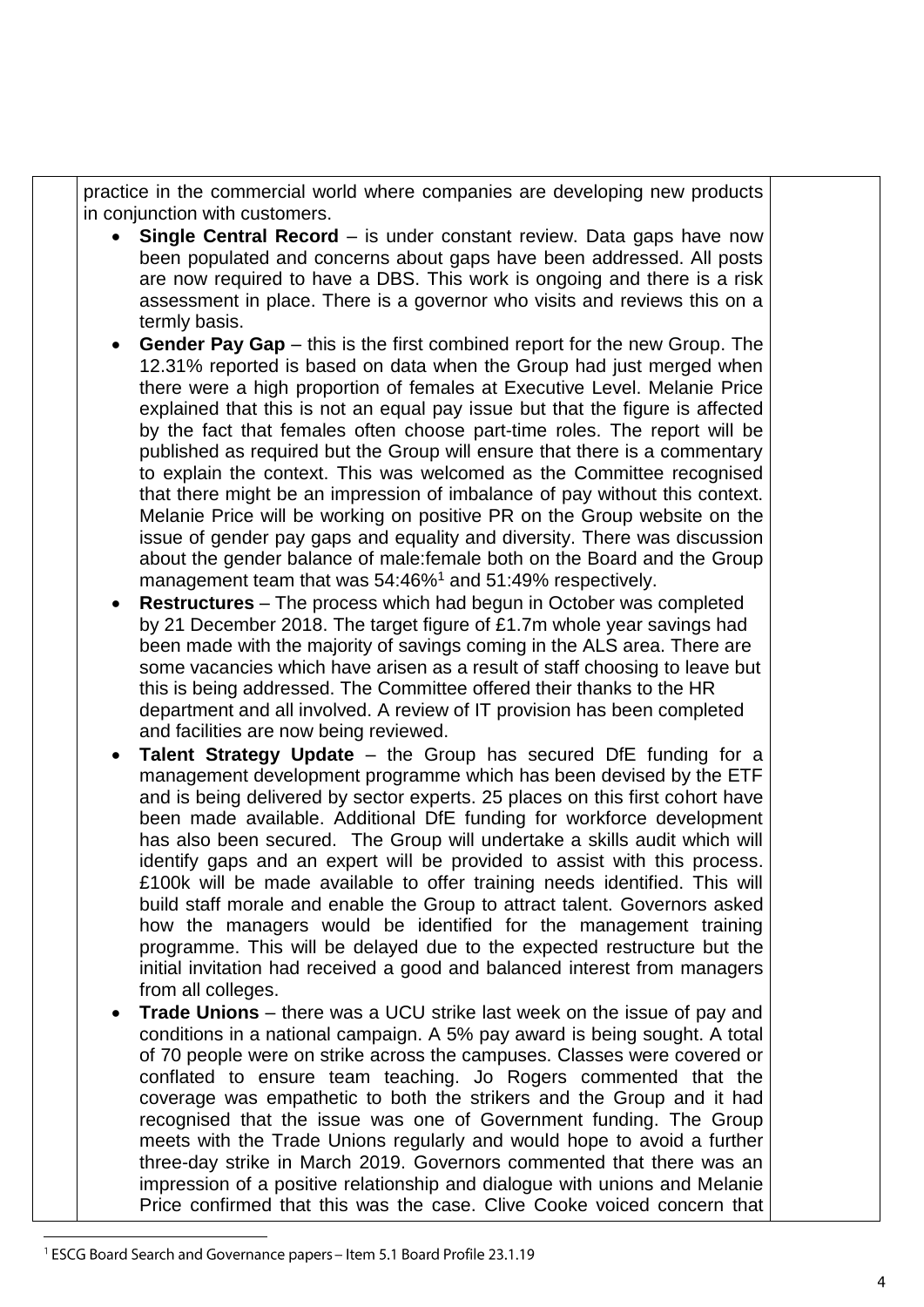|    | this is a national campaign and that the Group may be targeted in order<br>that the Union can see that its strike is reaping positive results. Governors<br>commented that the community's perception that the Group is a good<br>employer will be key in balancing any negative publicity.<br><b>Legislation</b> – increases in the national minimum wage will impact on the<br>Group's pay budget. The Group's pay scales have been eroded with lack of<br>pay awards over the past few years. The CFO and HR have agreed that<br>the bottom pay scale points will be removed. The total impact of pay<br>increases as a result of this minimum wage rise will be circa £20k.<br>Governors recognised that control of the pay budget was in the hands of<br>the Government due to these changes.<br><b>Exceptions</b> – confidential item. Governors asked how the Group can<br>protect itself against claims from contractors in the future. Melanie Price<br>explained that the IR35 framework is very difficult to navigate but this is<br>monitored.<br>being<br><b>Settlement agreements</b> – there was only one settlement agreement since<br>the last meeting which had no enhancement or compensation payments.                                                                                                                                                                                                                                                                                                                                                                                                                                                                                                                                                                                                                                                                                                       |  |
|----|----------------------------------------------------------------------------------------------------------------------------------------------------------------------------------------------------------------------------------------------------------------------------------------------------------------------------------------------------------------------------------------------------------------------------------------------------------------------------------------------------------------------------------------------------------------------------------------------------------------------------------------------------------------------------------------------------------------------------------------------------------------------------------------------------------------------------------------------------------------------------------------------------------------------------------------------------------------------------------------------------------------------------------------------------------------------------------------------------------------------------------------------------------------------------------------------------------------------------------------------------------------------------------------------------------------------------------------------------------------------------------------------------------------------------------------------------------------------------------------------------------------------------------------------------------------------------------------------------------------------------------------------------------------------------------------------------------------------------------------------------------------------------------------------------------------------------------------------------------------------------------------------------------------------------------|--|
| 6) | <b>Project Harmony</b><br>Tim Hulme reminded the Committee that following merger full harmonisation still<br>required a great deal of work.  The Group harmonisation team meets monthly to<br>review and ensure progress against the priorities. The report outlined the current<br>year priorities.<br>• Access control in Hastings has worked well. In Eastbourne and Lewes the<br>Group will roll this out in April 2019.<br>Website – the Group website has been launched but the Sussex Coast<br>website continues for this year to support applications and enrolments.<br>Migration to one integrated website and intranet will take place by the start<br>of academic year 2019/20<br>MIS systems need to be harmonised and the Group is evaluating<br>Dynistics™ <sup>2</sup> as a common platform for both legacy Colleges to allow<br>effective reporting<br>Helpdesk - The Group is evaluating one solution to offer a combined<br>platform for IT and Estates and HR. The new system called TopDesk™ <sup>3</sup><br>might integrate all the services seamlessly.<br><b>Policies</b> – there is a great deal of work to do on making many of these<br>policies streamlined and ensuring that policies are labelled as procedures<br>where appropriate.<br><b>Commercial outlets</b> – The Group is trying to harmonise this.<br>Governors asked how the Group is managing the issues and workload of GDPR<br>legislation and requirements. Tim Hulme reported that the Group has<br>gone to<br>major stakeholders to ensure compliance. One more problematic issue has been<br>the data held on external parties such as guests to art shows, and all those on<br>whom the Group holds data have been contacted. There had been a recent<br>example of a miscommunication to an external party in error by a member of staff<br>which had led to a GDPR complaint. Training is being given to staff to mitigate the |  |

<sup>&</sup>lt;sup>2</sup> https://www.dynistics.com/<br><sup>3</sup> https://www.topdesk.com/uk/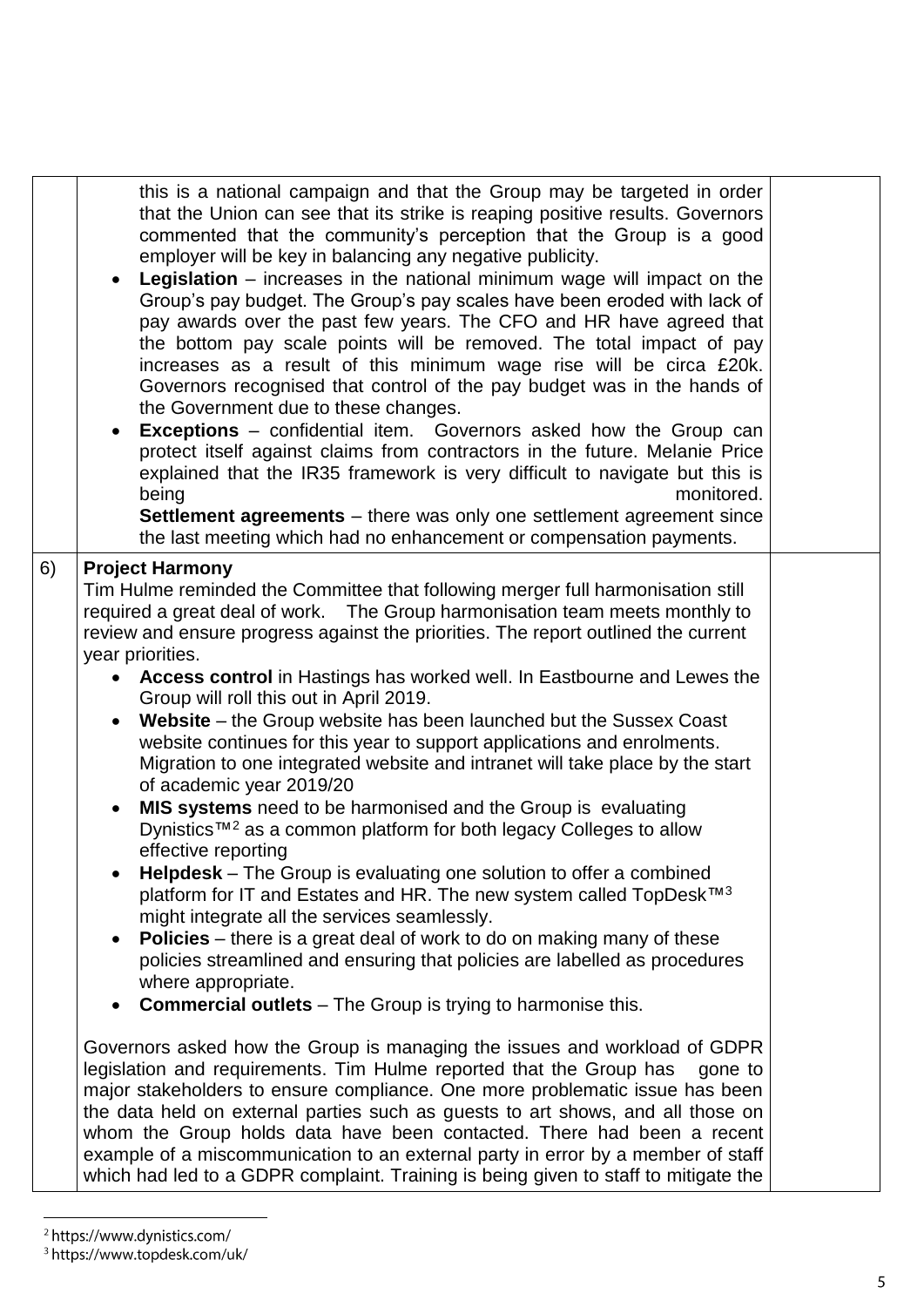|    | risk of this being repeated. Staff and students taking data off site is one major<br>challenge. Permission for data or images is sought on enrolment for students.<br>Governors asked if project harmony reports feed into other committees. Tim<br>Hulme explained that it is a regular item for SLT and it will feed into the main<br>board and the newly formed Capital Infrastructure Committee.<br>Governors asked if Tim Hulme felt that he is able to make the progress he had<br>wanted and if there is enough capacity in the staff to achieve this. He had<br>discussed risk with Clive Cooke and the resultant pressures on management<br>bandwidth. Clive Cooke commented that his suspicion would be that when the<br>SLT scopes the final savings plan and restructuring this will have a negative<br>impact on the progress of project harmony. Non-critical items may have to be<br>deferred but mission critical items such as the merging of MIS systems will remain<br>a priority. It was agreed that communication of progress was key. |  |
|----|-------------------------------------------------------------------------------------------------------------------------------------------------------------------------------------------------------------------------------------------------------------------------------------------------------------------------------------------------------------------------------------------------------------------------------------------------------------------------------------------------------------------------------------------------------------------------------------------------------------------------------------------------------------------------------------------------------------------------------------------------------------------------------------------------------------------------------------------------------------------------------------------------------------------------------------------------------------------------------------------------------------------------------------------------------------|--|
| 7) | <b>Health and safety report</b><br>Tim Hulme presented Debbie Leslie's report.<br><b>RIDDOR</b> - The Group is investigating the accident of the student with the chisel.<br>The major incident was the slip of a visitor to Station Plaza which is being<br>addressed. The altercation at an external event at Station Plaza which led to<br>injuries has led to a complete review of processes and numbers of security staff.<br><b>Policies and procedures</b> – Group is working to reduce policies and ensure that it                                                                                                                                                                                                                                                                                                                                                                                                                                                                                                                                  |  |
|    | would be a procedure where this is appropriate.<br>Governors expressed concern that this report emanated a sense of anxiety about<br>the amount of work that the individual who wrote it is experiencing. The SLT is<br>addressing this to ensure that non-essential tasks are redirected. Clive Cooke<br>said that he recognised that it is important that this concern is addressed and<br>more staff have been appointed to support this area.                                                                                                                                                                                                                                                                                                                                                                                                                                                                                                                                                                                                           |  |
|    | Governors asked if the full audit of safety procedures and equipment is now<br>complete. Tim Hulme said that a full register of inspections are managed by<br>Estates and are completed on an annual basis. Clive Cooke reported that a<br>number of health and safety risks have also been addressed. Governors asked if<br>the issue of smoother fire evacuations in Eastbourne had been addressed. Tim<br>Hulme said that there is room for improvement and work is ongoing.                                                                                                                                                                                                                                                                                                                                                                                                                                                                                                                                                                             |  |
| 8) | Any other business<br>Peggy Hall reported that there had been a suggestion that the Board may have<br>too many committees and asked the Committee if they considered that HR might<br>be merged with Finance. Peggy Hall said that as Finance is such a critical issue<br>she would advise that a conflation may not be advisable as HR issues would not<br>be effectively addressed. Robert Mee concurred and said that he had<br>considerable experience of combining these two committees for another<br>organisation. It was agreed that finalisation of the HR strategy and the plans to<br>deliver it will take some time. The option to combine the Committees could then be<br>considered in a couple of years and in the long term this might be a sensible<br>option.                                                                                                                                                                                                                                                                             |  |